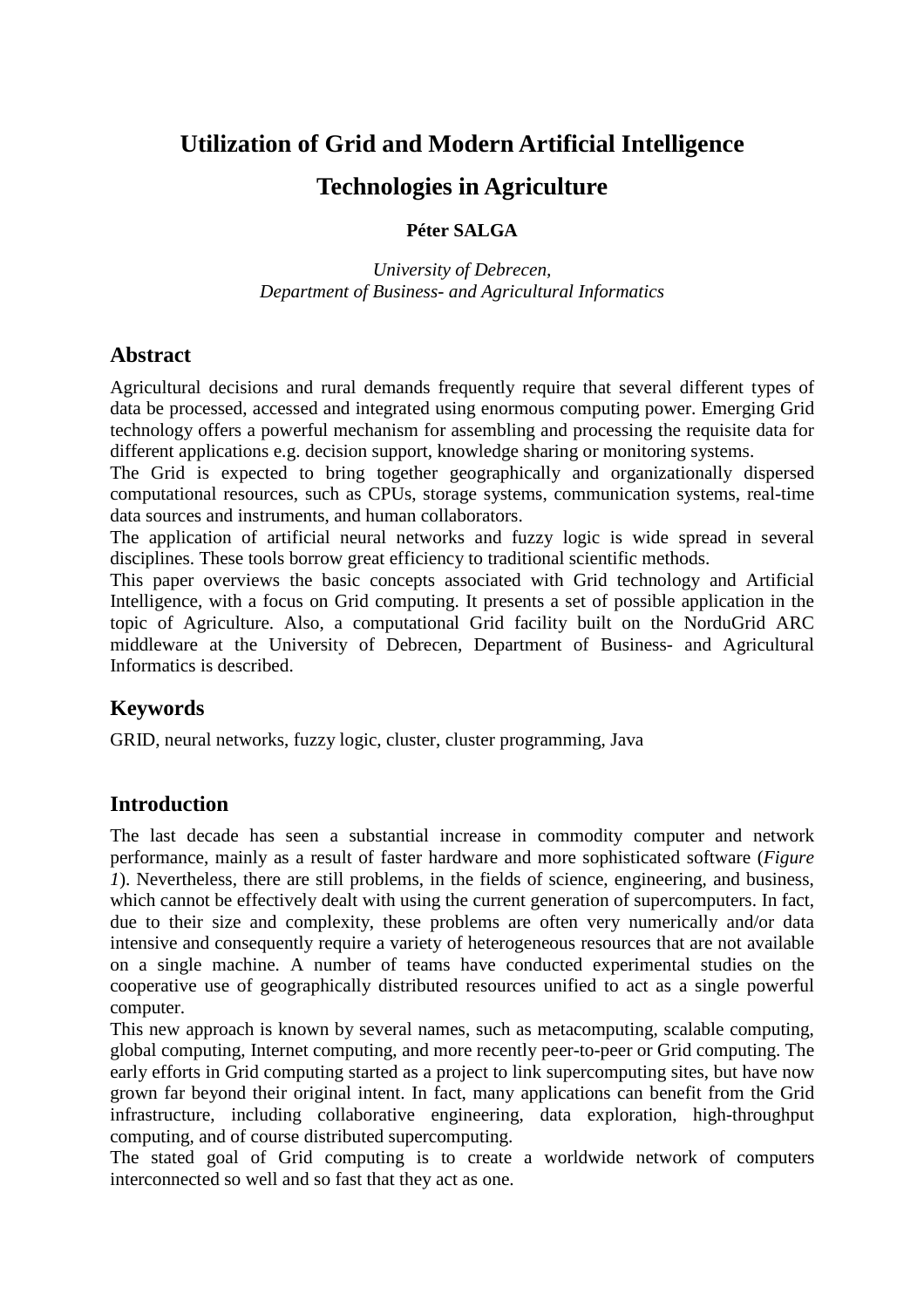

*Figure 1. Past, Present, Future [2]*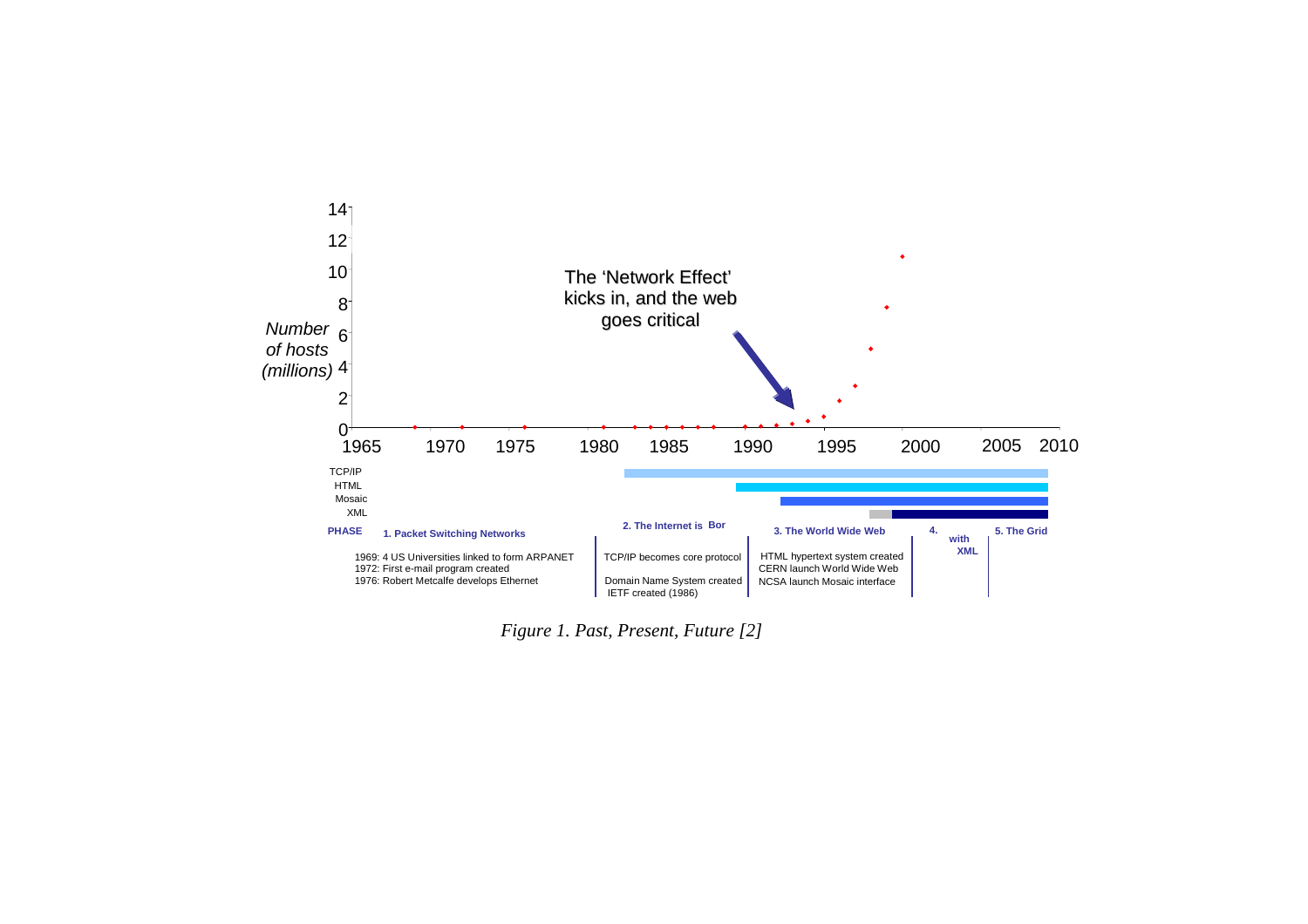The decision to build a distributed computing system to deal with this deluge of data predates the hype about Grid technology and is purely pragmatic: it would be difficult to fund the necessary computational power and storage capacity if it were concentrated on one site. If, on the other hand, the computations are distributed among the hundreds of institutes worldwide that are involved in the Grid, each institute can tap into national or regional funding sources to raise cash, spreading the pain.

## **What is Grid?**

Computer systems using multiple processors have existed for decades in various forms, the most common of which have been multiprocessing servers and mainframes. The advent of inexpensive, high-performance processors has provided impetus to the development of multiprocessor designs.

The terms 'Parallel processing', 'parallelization' or 'distributed programming' all refer to the system where a complex task is broken up into many subtasks that are to be run in parallel. Each subtask is then assigned to a CPU on the network and the results are combined.

Distributed programming uses a collection of computers connected over a network to solve a single problem. Programming multi-computers requires models which are different from normal systems. The programmer must be able to transfer data between different parts of the program through a shared memory space and to coordinate efforts through an inter-process communications system capable of communication between interconnected CPUs.

Distributed programs achieve the following:

• Increased processing speed by using more than one computer at a time.

• Potential for improved reliability when additional computers can compensate for the failure of one

• Allowance for some problems, like remote data acquisition, to succeed in a distributed environment

A *cluster* is a group of individual, stand-alone computers that work together in parallel way and that outside systems view as a single computing resource. The individual systems (*nodes*) that make up the cluster communicate with each other via high-speed connections such as Gigabit Ethernet, ATM or a proprietary link. For easier management, clusters use special software to coordinate and manage their activities, depending on how they are used. Clusters are particularly well suited to meeting the needs of high-availability, load balancing and scientific computing.

Cluster computing using machines connected in a finite physical network. These are PCs similar in both hardware and software. In order to solve massive computational problems most networks are not big enough. The Grid computing is the answer to this problem.

While clusters are groups of computers tied together as a single device, *Grid*s consist of multiple systems that work together while maintaining their distinct identities.

*Figure 2.* shows the TeraGrid, a large high-performance computing project headed by the National Center for Supercomputing Applications at the University of Illinois at Urbana-Champaign. The TeraGrid uses thousands of Intel Itanium 2 processors located at four sites in the United States.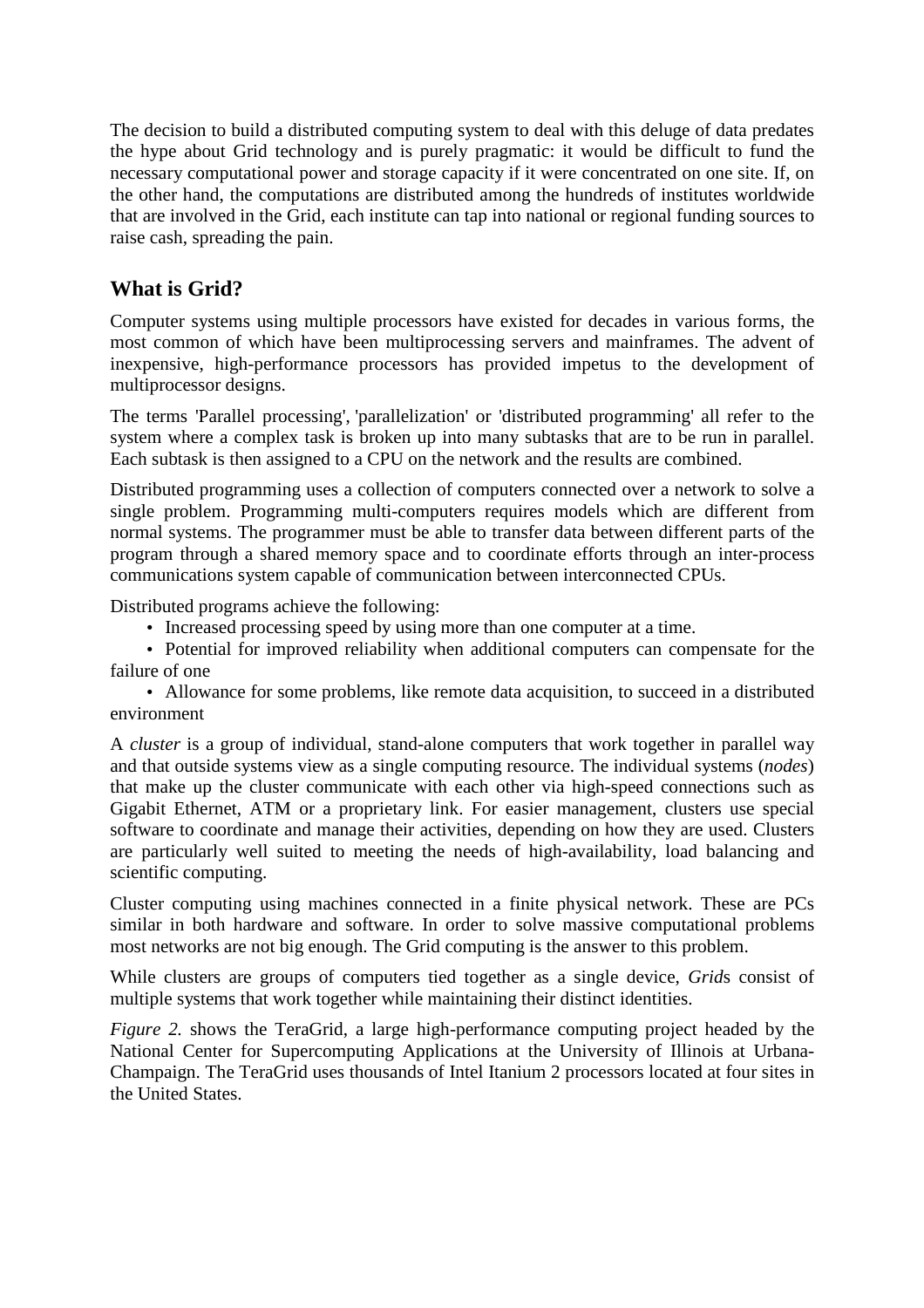

*Figure 2. The TeraGrid project uses multiprocessing systems at four sites. [8]* 

Grids virtualize resources, such that a user logging on at Caltech in *Figure 2.* would view the processors at the other sites as though they were part of the local system. In fact, of course, they are not. They are in a separate administrative domain but available as a virtual local resource to any node on the Grid. T*he constituent systems are administered separately and are physically distinct from each other.* This is not true for any of the previous designs discussed so far.

Like clusters, Grids use high-speed interconnects to link the various systems. Because of the latencies inherent in long distances, however, Grids often partition tasks to minimize the need for long-distance messaging. Grids enjoy common benefits with clusters: they can be built from inexpensive, off-the-shelf parts, and they can be expanded nearly endlessly, that is why often called the poor man's Supercomputer.

The simplicity of expanding a Grid is emerging as a compelling proposition for businesses. In a scenario promoted by several vendors, all the computers at a business would be part of one Grid. When PC and servers are not otherwise engaged in work, they can be dedicated to attacking grid-level computing tasks.

## **Application of Grid technology**

Grid computing is made up of computational and data intensive problems. The computational aspect focuses on reducing execution time of applications that require large amounts of computer processing cycles. Data intensive problems require large scale data management methods to transfer the data needed for solving the problem to the machine assigned to solve it. Data intensive applications such as High Energy Physics and Bioinformatics require both computational and data management solutions to be present in Grid computing solutions. Another power of Grid that it can provides a uniform interface for researchers to common use instruments and infrastructure.

Grid offers a way to solve Grand Challenge problems like:

- Protein folding
- Drug discovery
- Financial modelling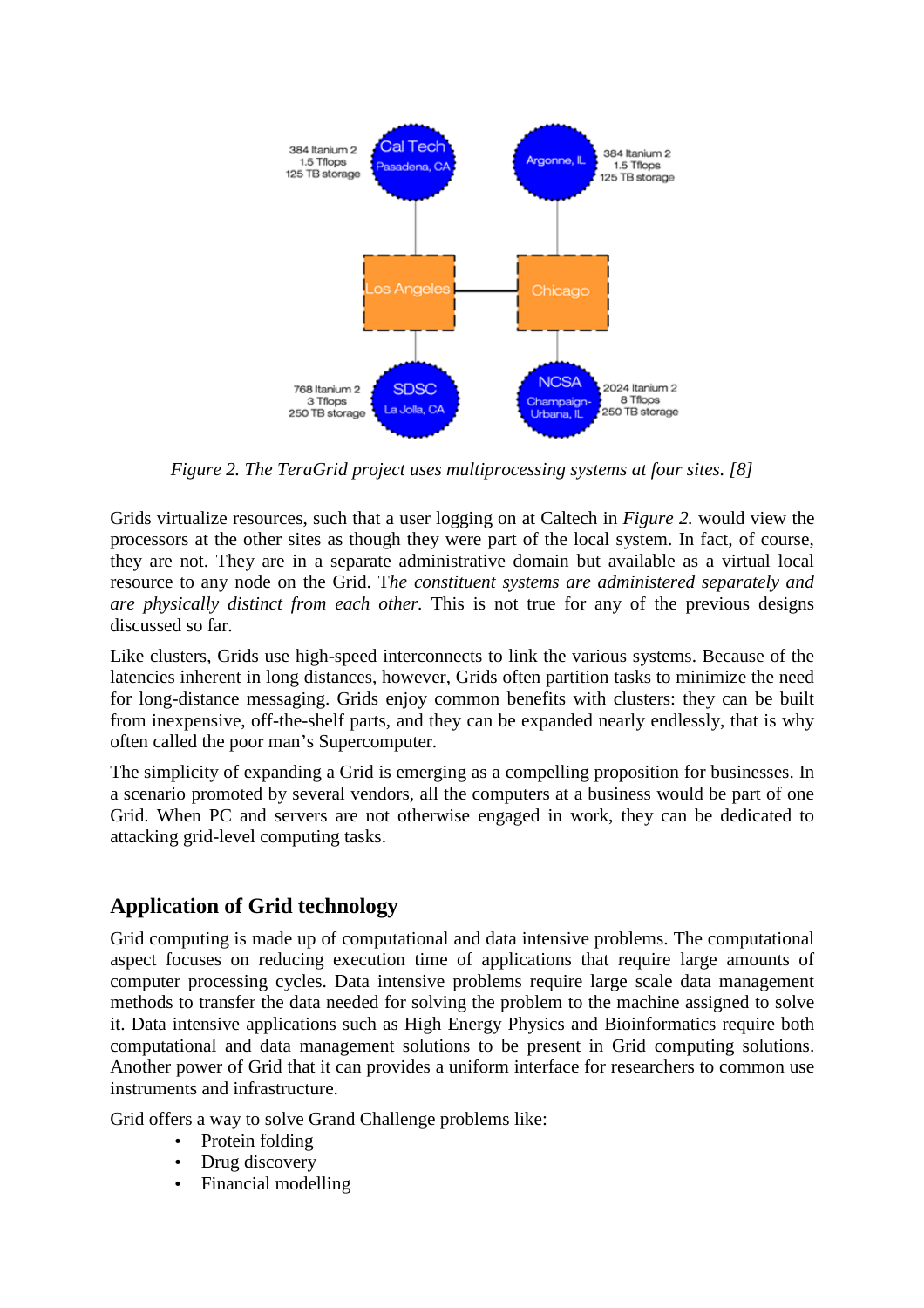- Earthquake simulation
- Climate / weather modelling
- Optimization studies

Grid computing can use the Internet to borrow unused CPU cycles and storage from millions of systems across a worldwide network. This flexible, readily accessible pool can then be harnessed by anyone who needs it, much as power companies and their users share the electrical grid. Grid computing leans more to dedicated tasks, such as single large medical and engineering problems, rather than for general, everyday jobs. Sun defines a computational grid as "a hardware and software infrastructure that provides dependable, consistent, pervasive, and inexpensive access to computational capabilities." The computers on a Grid can be of many different OS and hardware platforms.

Generally Grids are classified by function:

- Computational Grids (including CPU scavenging grids) referred Computational Grids typically gain and lose machines at unpredictable times as interactive users start or stop using their machines, new machines are purchased, machines are removed from the network, or break down. Cycle-scavengers move jobs from machine to machine as necessary to allow the smooth running of the job and the network being scavenged
- Data Grids Cycle-scavenging systems use machines purchased for other purposes to run batch jobs at night, weekends, and other idle times. A data grid is a Grid computing system that considers access to distributed data as important as access to distributed computational resources. Many distributed scientific and engineering applications require access to large amounts of data -- often terabytes or even petabytes of data

It's expected that in the future applications will require even more widely distributed access to data. Data Grids will have to support scientific collaboration in a virtual environment allowing access around the world by many people. A Grid is a distributed collection of computer and storage resources maintained in a Virtual Organization (VO). Any of the authorized users within that VO has access to all or some of these resources, and is able to submit jobs to the Grid and expect responses.

## **Why Nordugrid?**

The main Grid systems in Europe were observed by experts of our workgroup. Our main aspects were the international connectivity, functionality and functioning, and the user- and admin-friendly configuration and management. The *NorduGrid* project and the *NorduGrid*  ARC (Advanced Resource Connector) fulfils all of the conditions, and we found it is the only well-working international Production Grid in Europe.

The NorduGrid architecture's basic components are the user interface, information system, computing cluster, storage element, and replica catalog. The NorduGrid's user interface includes high-level functionality namely resource discovery and brokering, Grid job submission and job status querying. NorduGrid thus does not require a centralized resource broker. The user interface communicates with the NorduGrid grid manager and queries the information system and replica catalog. Users can install the user interface client package on any machine, using as many interfaces as they need.

The information system is a distributed service that serves information for other components, such as monitors and user interfaces. The information system consists of a dynamic set of distributed databases that are coupled to computing and storage resources to provide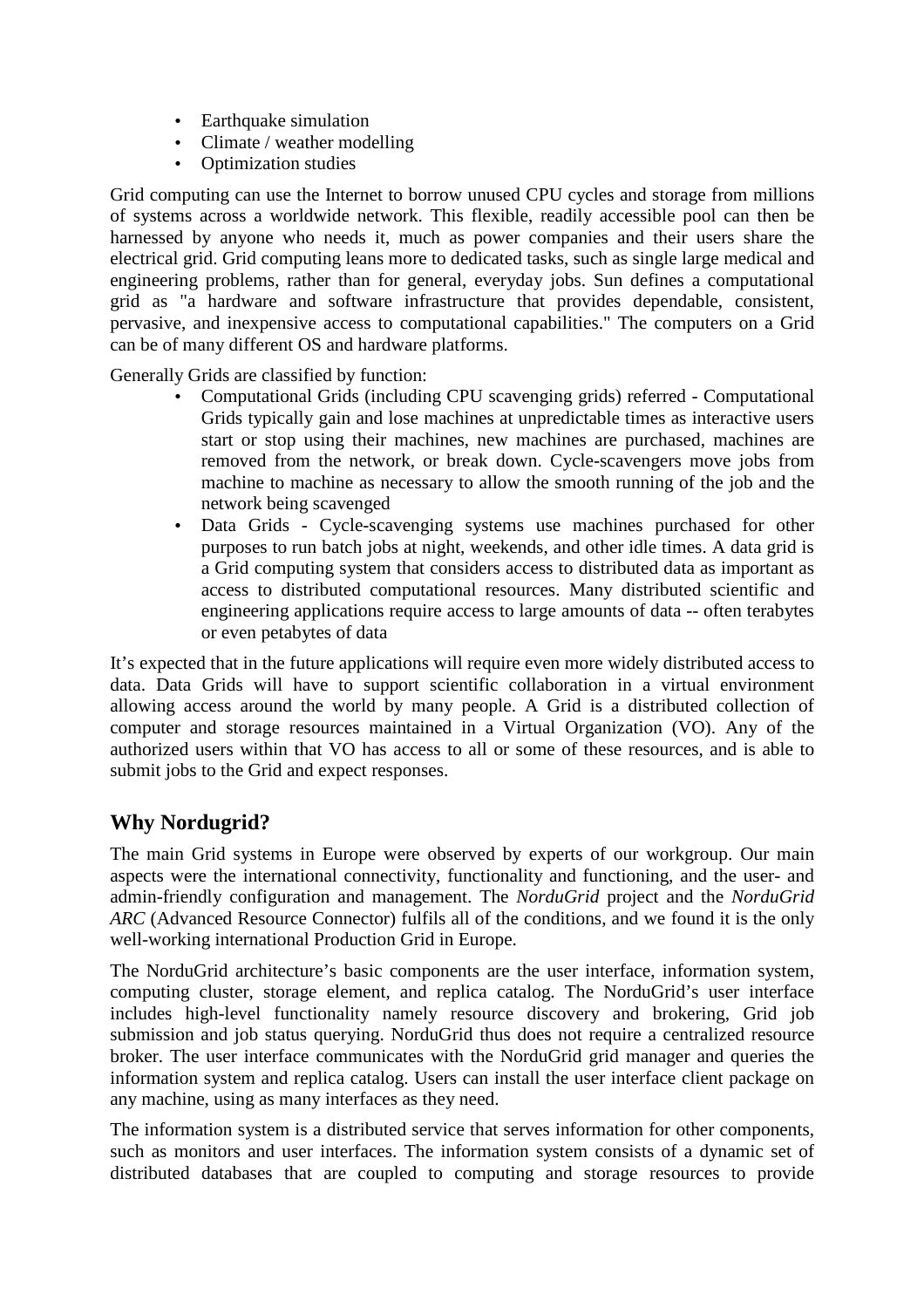information on a specific resource's status and operates on a pull model: when queried, it generates requested information on the resource locally (optionally caching it afterward). Local databases register to a global set of indexing services via a soft-state registration mechanism. For direct queries, the user interface or monitoring agents contact the indexing registries to find contact information for local databases. The computing cluster consists of a front-end node that manages several back-end nodes, typically through a private closed network.

The software component is a standard batch system, with an extra layer that acts as a grid interface and includes the grid manager, the GridFTP server and the local information service. Although Linux is the operating system of choice, Unix-like systems, including Hewlett-Packard's UX and Tru64 Unix, can be used as well. The NorduGrid does not dictate batch system configuration; its goal is to be an add-on component that hooks local resources onto the Grid and lets Grid jobs run along with conventional jobs, respecting local setup and configuration policies. The cluster has no specific requirements beyond a shared file system (such as Network File system) between the front- and back-end nodes. The back-end nodes are managed entirely through the local batch system; no grid middleware is required on them. To register and locate data sources, the Globus project's replica catalog was modified to improve its functionality. The catalog's records are primarily entered and used by the grid manager and the user interface. The user interface can also use the records for resource brokering.

The development objectives:

- enabling an efficient and scalable distributed data-management systém;
- further developing resource discovery and brokering to allow interoperability with complex local scheduling policie;
- improving the authorization and authoritication system, while maintaining its flexibility;
- modifying the information system to accommodate heterogeneous clusters, providing more sophisticated caching mechanisms; and• developing and implementing bookkeeping and accounting services, as well as a user-friendly Grid portal.

The NorduGrid Toolkit is freely available at www.nordugrid.org as RPM distributions, source tar-balls, and as CVS snapshots and nightly builds.

*Figure 3*. – the Grid Monitor - shows the actual activity of clusters involved in NorduGrid and other technical data:

- 40 clusters
- ∼4000 CPUs
- 10 countries
- storage: 42 TB total, 28 TB free
- more than 1000 users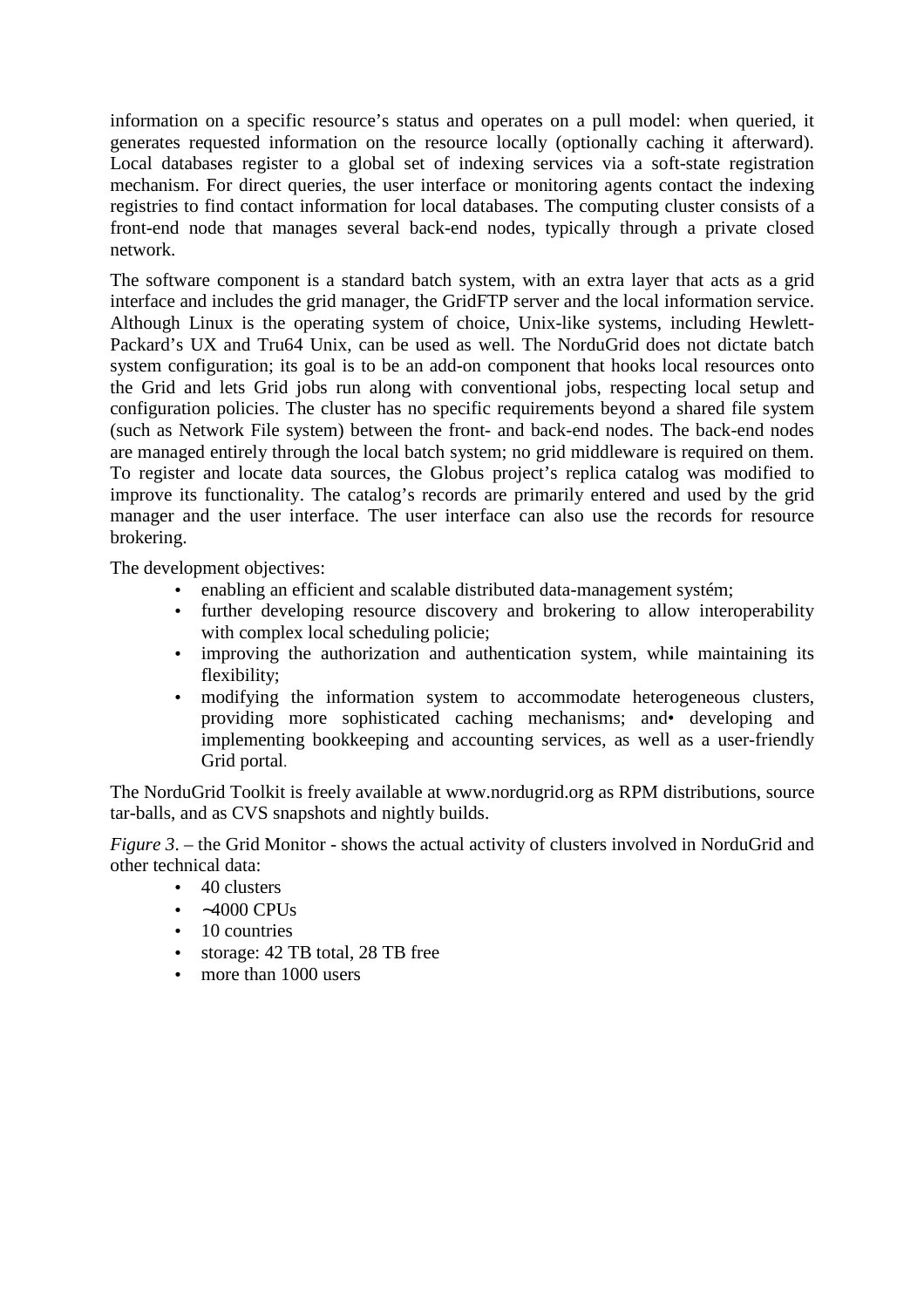| S Grid Monitor - Netscape |                                   |                |                  | Ξ          |
|---------------------------|-----------------------------------|----------------|------------------|------------|
| Denmark                   | <b>Aalborg Grid Gateway</b>       | 49             | $44 + 0$         | $218 + 19$ |
|                           | <b>ARC@HOME (NBI)</b>             | $\Omega$       |                  | $0+0$      |
|                           | DistLab (DIKU)                    | $\overline{7}$ | $6 + 8$          | $0+0$      |
|                           | Horseshoe (DCSC/SDU)              | 1154           | $0 + 761$        | $2357+1$   |
|                           | <b>LSCF (NBI)</b>                 | 30             | 信+8              | $89 + 0$   |
|                           | <b>Morpheus</b>                   | 19             | $15 + 0$         | $7 + 0$    |
|                           | Niflheim (DCSC/DTU)               | 910            | $8 + 891$        | $45 + 13$  |
| <b>Estonia</b>            | <b>CMS Athlon64 cluster</b>       | 16             | $8 + 0$          | $0+0$      |
|                           | <b>CMS Production server</b>      | 5              | $0 + 0$          | $0+0$      |
|                           | <b>EENet Kriit</b>                | $\overline{6}$ | $0 + 0$          | $0+0$      |
|                           | <b>UT Chemistry</b>               | 27             | $8 + 12$         | $0+0$      |
|                           | <b>UT CS Antarctica Clus&gt;</b>  | 20             | $0 + 0$          | $0+0$      |
|                           | UT DP/ITech/IPhys Ear>            | 12             | $8 + 18$         | $2+0$      |
|                           | UT IMCB Anakonda clus>            | 16             | $0 + 0$          | $0+0$      |
|                           | <b>UT Physics Cluster</b>         | 18             | $9+9$            | $0+0$      |
|                           | <b>UT TI DOUG Cluster</b>         | $\overline{2}$ | $8 + 8$          | $0 + 0$    |
| $\text{[-} \quad$ Finland | Alpha (HIP)                       | 1              | $8 + 8$          | $0+0$      |
|                           | <b>CSC Lude</b>                   | 16             | $0 + 0$          | $1 + 1$    |
|                           | <b>Mill (Physicum)</b>            | 62             | 8+8 (queue down) | $0+0$      |
|                           | Testbed0 (HIP)                    | 1              | $0 + 0$          | $0+0$      |
| <b>Germany</b>            | <b>FZK</b> cluster                | 1070           | 1+987            | 6+5905     |
|                           | <b>PZR Uni Rostock</b>            | 3              | $0 + 0$          | $0+0$      |
| <b>HE</b> Norway          | <b>Oslo Grid Cluster</b>          | 39             | $15 -$           | $49 + 1$   |
|                           | <b>Parallab IBM Cluster</b>       | 56             | $0 + 0$          | $0+0$      |
|                           | <b>UiO</b> Grid                   | 74             | 16+53            | $40 + 62$  |
| <b>Slovakia</b>           | <b>UPJS ALICE Grid</b>            | 1              | $1 + 0$          | $6+0$      |
|                           | <b>UPJS Grid</b>                  | 1              | $1 + 0$          | $10 + 0$   |
| <b>Covenia</b>            | <b>SiGNET</b>                     | 42             | $40 + 0$         | $136 + 0$  |
|                           | <b>Beppe (SweGrid PDC KT&gt;</b>  | 97             | $95 + 2$         | $351 + 1$  |
|                           | <b>Bluesmoke (Swegrid, NS&gt;</b> | 99             | $99 + 0$         | 429+0      |
|                           | <b>Hagrid (SweGrid, Uppm&gt;</b>  | 100            | $99 + 0$         | $1286 + 0$ |
|                           | <b>Hive (Swegrid, UNICC)</b>      | 101            | $101 + 0$        | $344 + 1$  |

*Figure 3. The NorduGrid Grid Monitor* 

## **Artificial Intelligence – what good is it?**

In this paper we used the concept of Artificial Intelligence for Neural Networks and Fuzzy Logic Systems.

 Neural networks can represent complex nonlinear relationships, and they are very good at classification of phenomena into preselected categories used in the training process.

 Fuzzy logic systems address the imprecision of the input and output variables directly by defining then with fuzzy numbers that can be expressed in linguistic terms (e.g., cold, warm, and hot). Furthermore, they allow far greater flexibility in formulating system descriptions at the appropriate level of detail.

The efficiency of an enterprise depends on its working parameters. A good expert can advise on production-efficiency based on few important data. Obviously, this derives from the depending of parameters, and if we know every condition, we can almost perfectly determine the efficiency. In the head of the expert, in place of thorny, mathematical and exact formulas, there is a simple deduction-chain crystallized from his experience. Neural network uses sophisticated optimization procedures to speed up the "thinking process".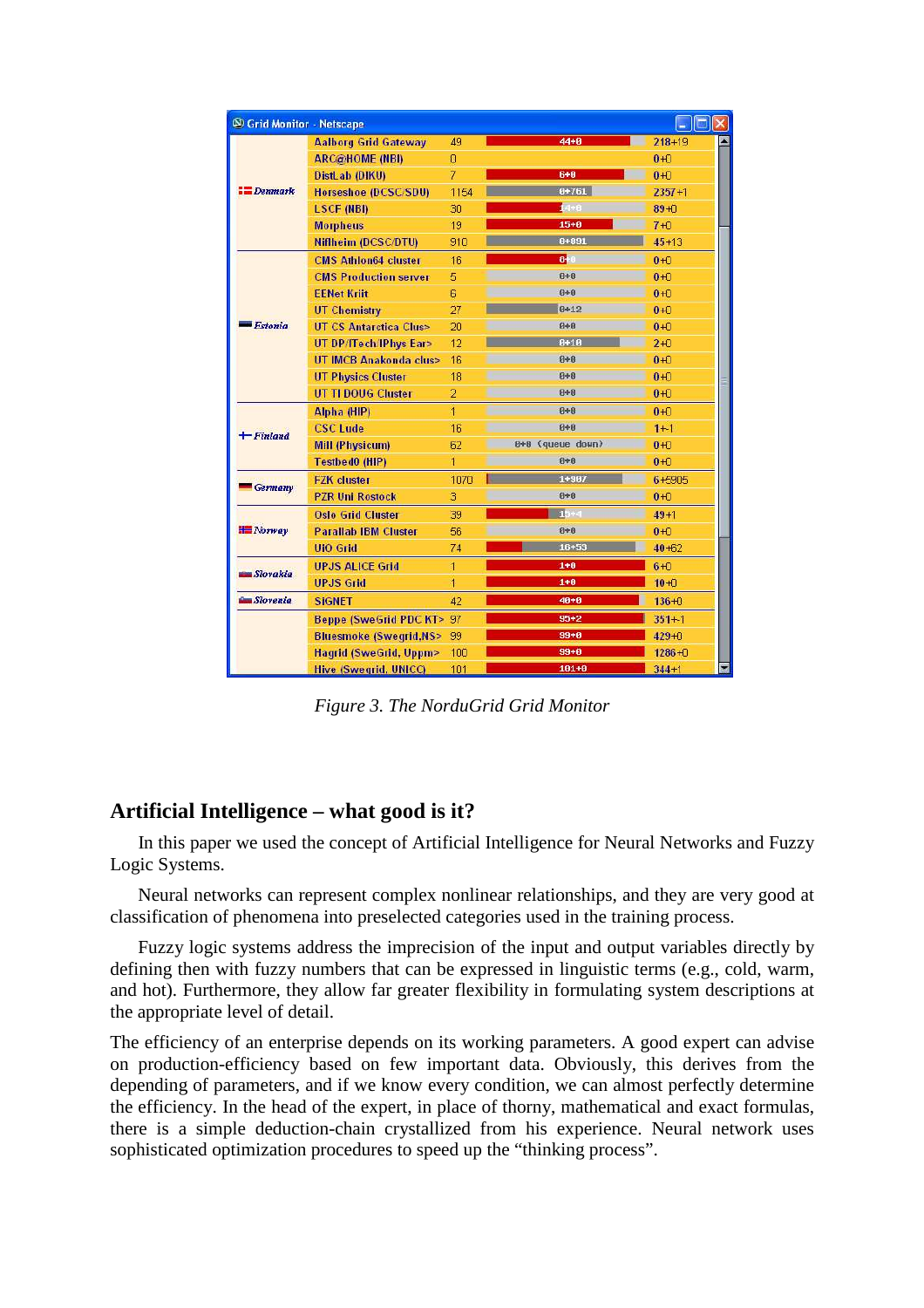Some modules can connect to the data of the Enterprise Resource Planning (ERP) system and can extract the usable information for the analysis. The system works as a knowledge engineering system, but the supplied basic artificial intelligence analog system can be useful on different areas of business and production:

- Data processing (fraud and fault detection, speeding up the data-processing)
- Evaluation (optimization of rules, speeding up the evaluation)
- General analysis (continual observation of parameters and tracking of theirs changes).

The system can find the main reasons for increasing or decreasing production because it can also study the most extreme analogous signals. Similar to human thinking, the system analyzes the processes based on patterns, so it is capable of observing nonanalytical objects. [10]

## **Application of Grid technology and Artificial Intelligence in Agriculture**

There are lot of decision situations in the life of a farm. Examples for *strategic* decisions are:

- Which crop or variety to plant?
- Whether to dam a river?
- What land use is appropriate?

Operational decisions:

- Whether to spray a crop to protect from disease?
- When to harvest?
- How much to irrigate?
- Where will flooding occur?

Not an easy mission to support similar type of decisions because the necessary data stored in heterogeneous databases managed by several different ownerships. No chance whatever to centralize data-storage units but there is a strong necessity of integration of various databases. Another effect in this topic is the commercial competition which is an additive difficulty for information-support.

The Grid is a plausible way for data integration because it serves:

- Uniform interface for queries
- High storage capacity
- Processing power for optimization programs (neural networks, genetic algorithms)
- Accessibility rights and policies to data
- Accounting system for data-sellers and costumers
- Sharing of instruments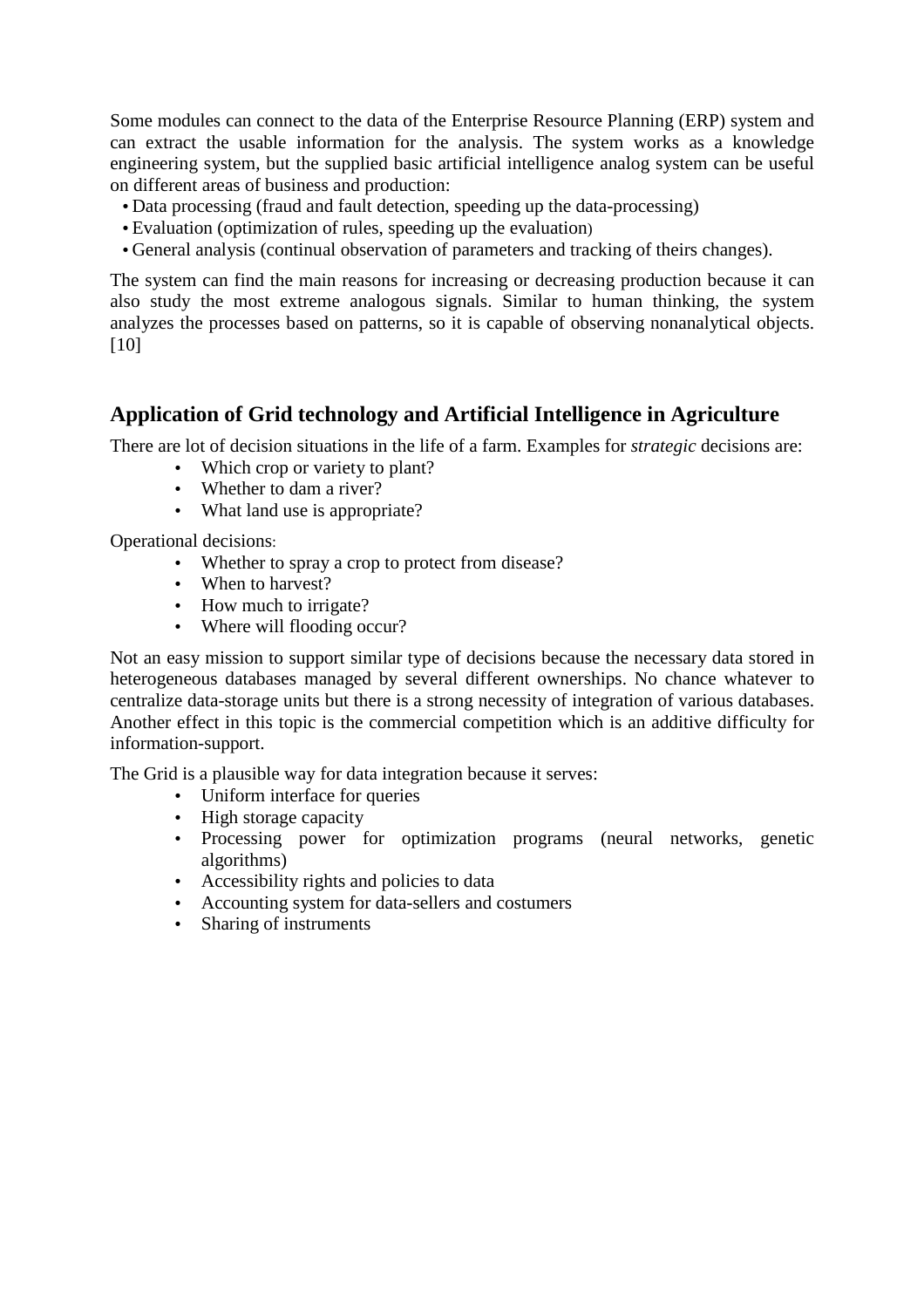

*Figure 4. Model of AgriGrid [4]* 

As *Figure 4*. shows, with the help of AgriGrid system the farmer can call information for irrigation or spraying based on images taken by his mobile phone and the geographical position of area. This system adds the following advantages to the Grid:

- Maximize data and application usage without centralization
- **Easy Maintenance**
- Easy updates of data and applications
- Easy addition of new data and applications
- Flexible and dynamic integration of data and applications

This model can help to integrate the decision data for agriculture and usable also in development phase, in this way we can reduce the costs of development.

The evaluation of data based on the pattern recognition ability of neural networks, the fuzzy logic serves a very important role in the processing of incorrect and often incomplete data.

## **Initiative of Hungarian AgriGrid**

At the University of Debrecen, Department of Business- and Agricultural Informatics a Fedora C2 Linux cluster was built. We use the PBS based *Torque* cluster management tool, and the connection to the NorduGrid system is under development (at this moment Hungary doesn't have yet Grid certificate which allows of official connection to international systems). In the cluster multiple programming environments were installed: C, C++, MPI and Java. The distributed treatment of Java programs is managed by *J2EE* and *JBoss* application servers.

The following is a clustering feature overview for JBoss 3.0:

- Automatic cluster membership discovery.
- Fail-over and load-balancing features for JNDI, RMI, Entity Beans, Stateful Session Beans with in-memory state replication, and Stateless Session Beans.
- Pluggable load-balance policie.
- HTTP session replication with Tomcat and Jetty (CVS HEAD only).
- Dynamic JNDI discovery. JNDI clients can automatically discover the JNDI InitialContext.
- Cluster-wide replicated JNDI tree.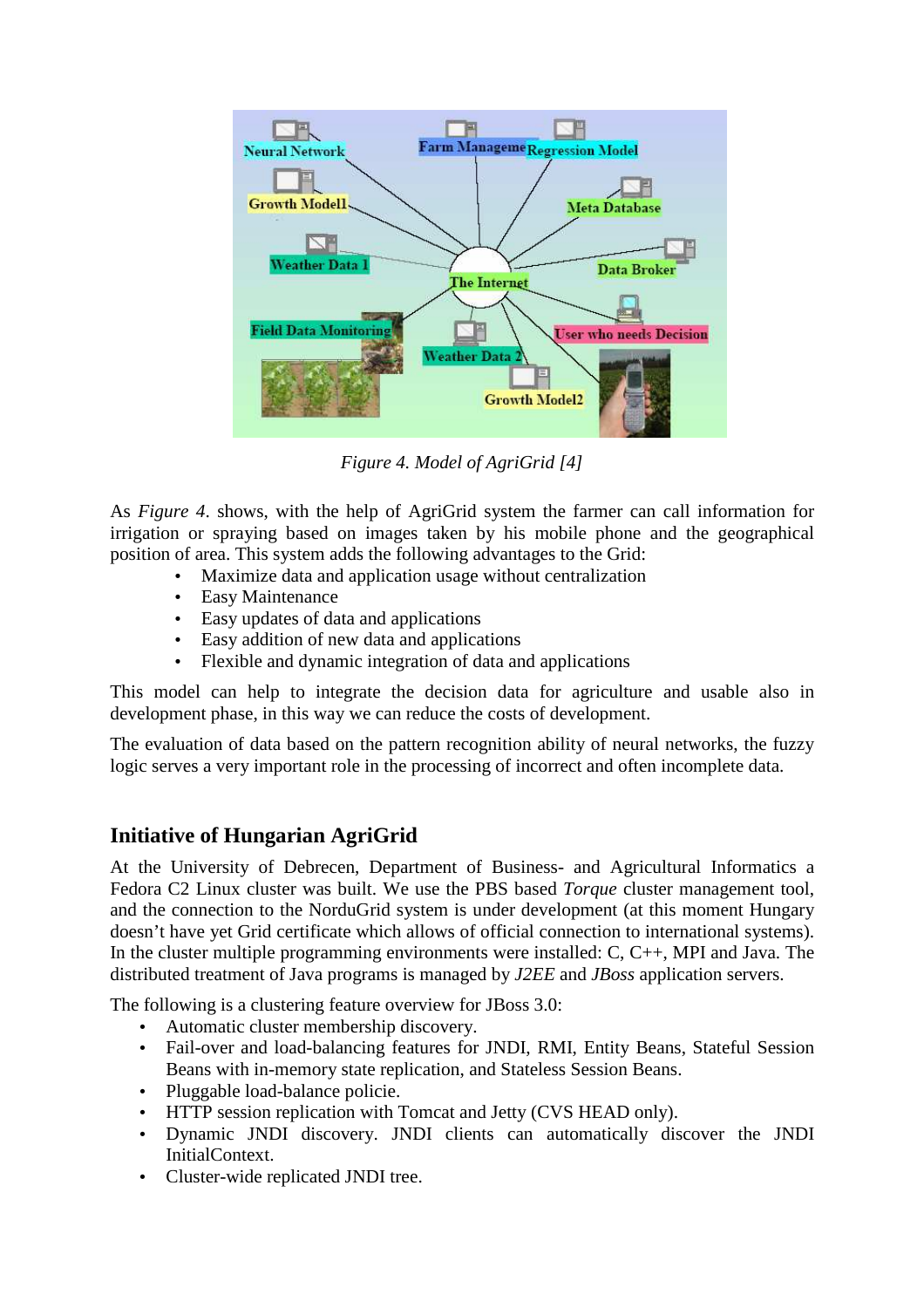- Network Boot.
- Farming: Distributed cluster-wide hot-deployment.

These features make the JBoss 3.0 application server to a very useful cluster programming tool and enable the application of portable code in distributed environments.

We planned and designed the architecture to satisfy the needs of future users. These needs constitute a general guiding philosophy:

- Start with something simple that works.
- Avoid single points of failure.
- Give resource owners full control over their resources.
- Ensure that developed software can use the existing system and, eventually, other preinstalled versions.

#### **Conclusions**

The potential of computer science has always been hampered by the inability to adequately address massive processing and data volume issues. No matter how fast a CPU is or the data throughput rate, our imaginations come up with new applications that exceed the existing technology or budget.

Grid computing technology has the potential to alleviate processing capacity and cost barriers. A Grid can solve problems that can't be approached without an enormous computing power. Computers will collaborate rather than being directed by one managing computer. Ultimately, the future may bring pervasive computing; computers will be saturating our environment without our direct awareness. Recent Internet over power grid developments may further increase Grid computing use by making high speed connection ubiquitous.

The Java programming language successfully addresses several key issues that accelerate the development of Grid environments, such as heterogeneity and security. It also removes the need to install programs remotely; the minimum execution environment is a Java-enabled Web browser. Java, with its related technologies and growing repository of tools and utilities, is having a huge impact on the growth and development of Grid environments. From a relatively slow start, the developments in Grid computing are accelerating fast with the advent of these new and emerging technologies. It is very hard to ignore the presence of the Common Object Request Broker Architecture (CORBA) in the background. We believe that frameworks incorporating CORBA services will be very influential on the design of future Grid environments. The two other emerging Java technologies for Grid and P2P computing are Jini and JXTA. The Jini architecture exemplifies a network-centric service-based approach to computer systems. Jini replaces the notions of peripherals, devices, and applications with that of network-available services. Jini helps break down the conventional view of what a computer is, while including new classes of services that work together in a federated architecture. The ability to move code from the server to its client is the core difference between the Jini environment and other distributed systems, such as CORBA and the Distributed Common Object Model (DCOM).

The main application areas of today's Grids are the biotechnology, high energy physics, but the structure and demands of agriculture makes it a very appealing field for Grid technology. The enormous processing power of clusters is not the most applicable property in agriculture, the main advantages are the common interface, the sharing of instruments and the data integration facility of datagrid technology. The soft programs (neural networks, fuzzy